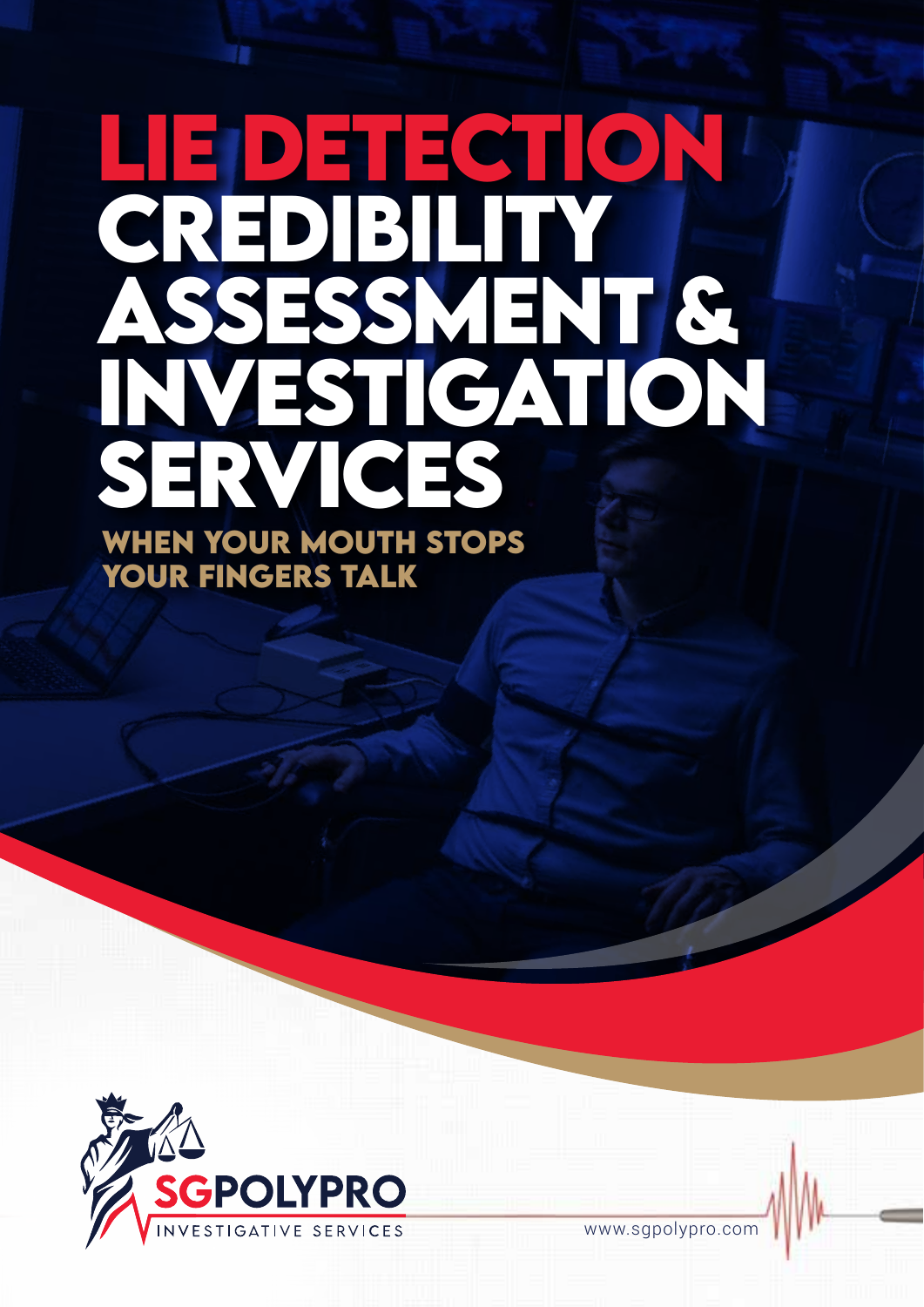# What is Polygraph?

Polygraph, commonly known as a lie detector, is a combination of sophisticated device and a set of procedures that measures and records several physiological indicators such as blood pressure, pulse, respiration, and skin conductivity while a person is asked and answers a series of questions.

Polygraph is the only proven tools that can see through deception and reveal what a deceiver will not freely admit.

It has been used widely as an investigation tool in enforcement agencies all around the world and heavily adopted in Singapore.

### Why Need Polygraph Service?

Misappropriating Funds Having suspicious on your employees stealing money, unauthorised usage of funds or receiving kickback?

Recruitment Screening Ensure no 'untraceable' bad records or integrity issues for sensitive or crucial corporate position recruitment.

Leaking Information Leaking of corporate information, data, processes?

Proof - Evidence Any kind of issues which have no means of proof, evidence, or witness.

Marital Issues Cheating, betraying or Marital issues?

Deep-Buried Issue Leave it to us! Our certified polygraph examiners with more than 2,000 test experiences will get you the result and re-solve your deep-buried issue.

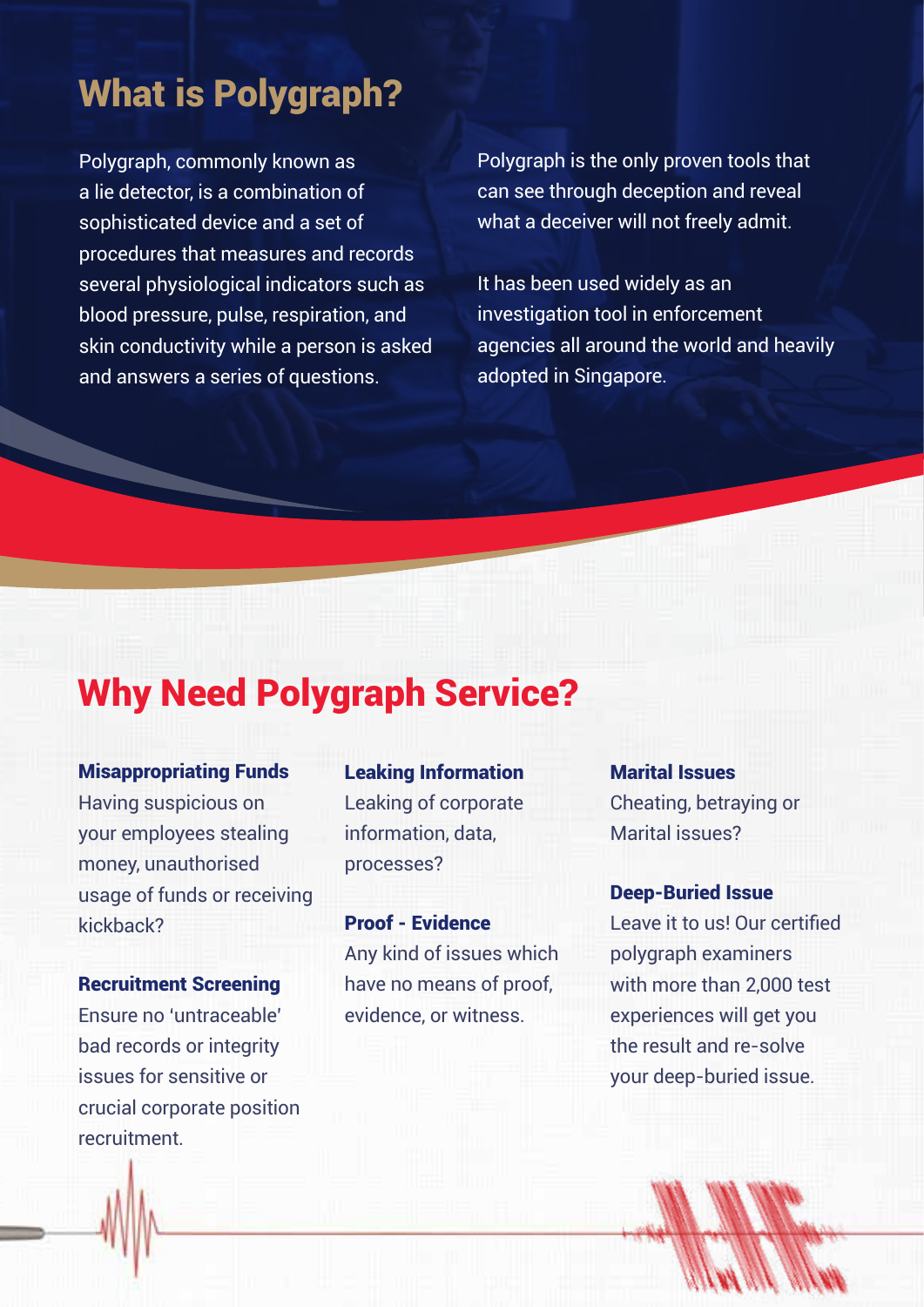## How Does The Polygraph Works?

#### Polygraph Examinations Comprising of 3 Stages

- 1. Pre-test whereby our professional examiner will engage in verbal conversation with your candidate to ensure understanding of the entire polygraph test and present an opportunity to hear candidate's side of story.
- 2. Administering of test with the instrument.
- 3. Interview to get the truth if deception detected.

# Polygraph Process

#### 1 1 & 5 Hours for Testing

Each test will take between 1 and 5 hours depend on the complexity of case and is conducted in a private and undisturbed environment where confidentiality is of utmost priority.

#### 2 Qualified Examiners

SG PolyPro has dedicated qualified polygraph examiners and is able to conduct tests in most languages.

#### **APA Accredited**

Our polygraph examiners are graduated from qualified federal schools accredited by American Polygraph Association (APA) and had exposed to more than 2000 tests.

#### **20 Years Experience**

Our polygraph examiners are equipped with more than 20 years of investigation experience with Singapore Law Enforcement Agencies and solved ample criminal cases with their unique skills set.

#### 5 The Truth

We are here to get to the bottom of the truth and leave no stone unturn.